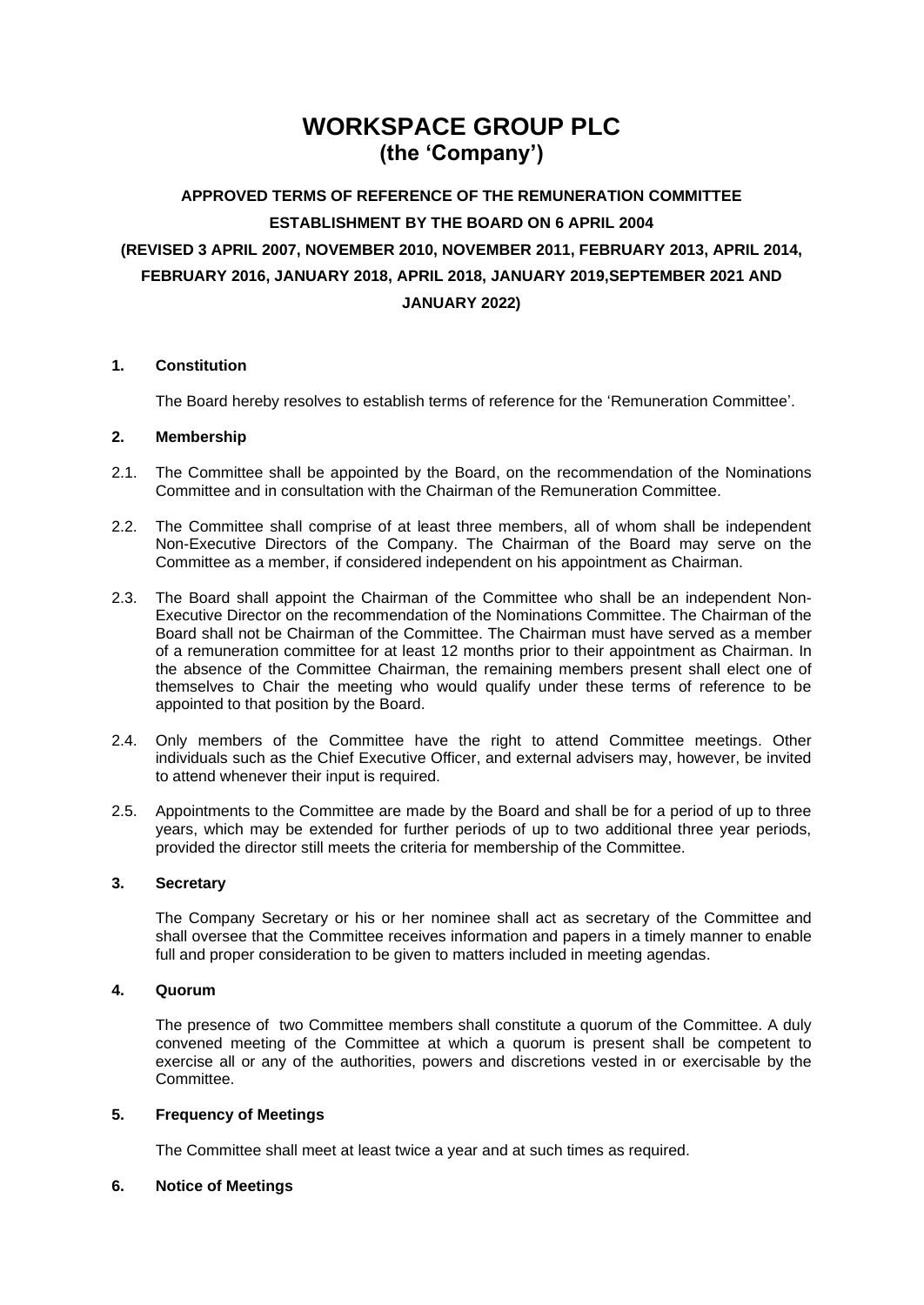- 6.1. Meetings of the Committee shall be called by the Company Secretary at the request of any of its members.
- 6.2. Unless otherwise agreed, notice of each meeting confirming the date, time and venue of the meeting, the agenda of items to be discussed and any supporting papers, shall be forwarded to each member of the Committee and any other person required to attend, no later than three working days before the date of the meeting.

## **7. Minutes of Meetings**

- 7.1. The Secretary shall minute the proceedings and decisions of all meetings of the Committee, including recording the names of those present and in attendance.
- 7.2. Draft minutes of all Committee meetings shall be circulated promptly to all members of the Committee. Once approved, minutes should be circulated to to all other members of the Board, unless in the opinion of the Committee Chairman, it would be inappropriate to do so.

#### **8. Annual General Meeting**

The Committee Chairman shall attend the Annual General Meeting prepared to answer any Shareholder questions on the Committee's activities.

#### **9. Duties**

9.1. The Committee shall carry out the duties below for Workspace Group PLC, and its group as a whole, as appropriate.

The Remuneration Committee shall:

- 9.2. Have responsibility for setting the remuneration policy for all Executive Directors, the Company Chairman, members of the Executive Committee and the Company Secretary. The remuneration of Non-executive directors shall be a matter for the Company Chairman and the Executive members of the Board. No Director or manager shall be involved in any decisions as to their own remuneration.
- 9.3. Determine the total individual remuneration package of the executive directors, other members of the Executive Committee and the Company Secretary, including basic salary, pension and benefits, annual bonus and share based incentives, within the framework of the agreed policy and taking into account the recommendations of the Chief Executive Officer (except when it relates to his own remuneration). The objective of such policy shall be to ensure that members of the executive management of the Company are provided with appropriate incentives to encourage enhanced performance and are, in a fair and responsible manner, rewarded for their individual contributions to the success of the Company.
- 9.4. Review and have regard to workforce remuneration and related policies and the alignment of incentives and rewards with culture, taking these into account when setting remuneration policy for directors.
- 9.5. Review the ongoing appropriateness and relevance of the remuneration policy.
- 9.6. When determining executive director remuneration policy and practices, address the following:
	- 9.6.1. clarity remuneration arrangements should be transparent and promote effective engagement with shareholders and the workforce;
	- 9.6.2. simplicity remuneration structures should avoid complexity and their rationale and operation should be easy to understand;
	- 9.6.3. risk remuneration arrangements should ensure reputational and other risks from excessive rewards, and behavioural risks that can arise from target-based incentive plans, are identified and mitigated;
	- 9.6.4. predictability the range of possible values of rewards to individual directors and any other limits or discretions should be identified and explained at the time of approving the policy;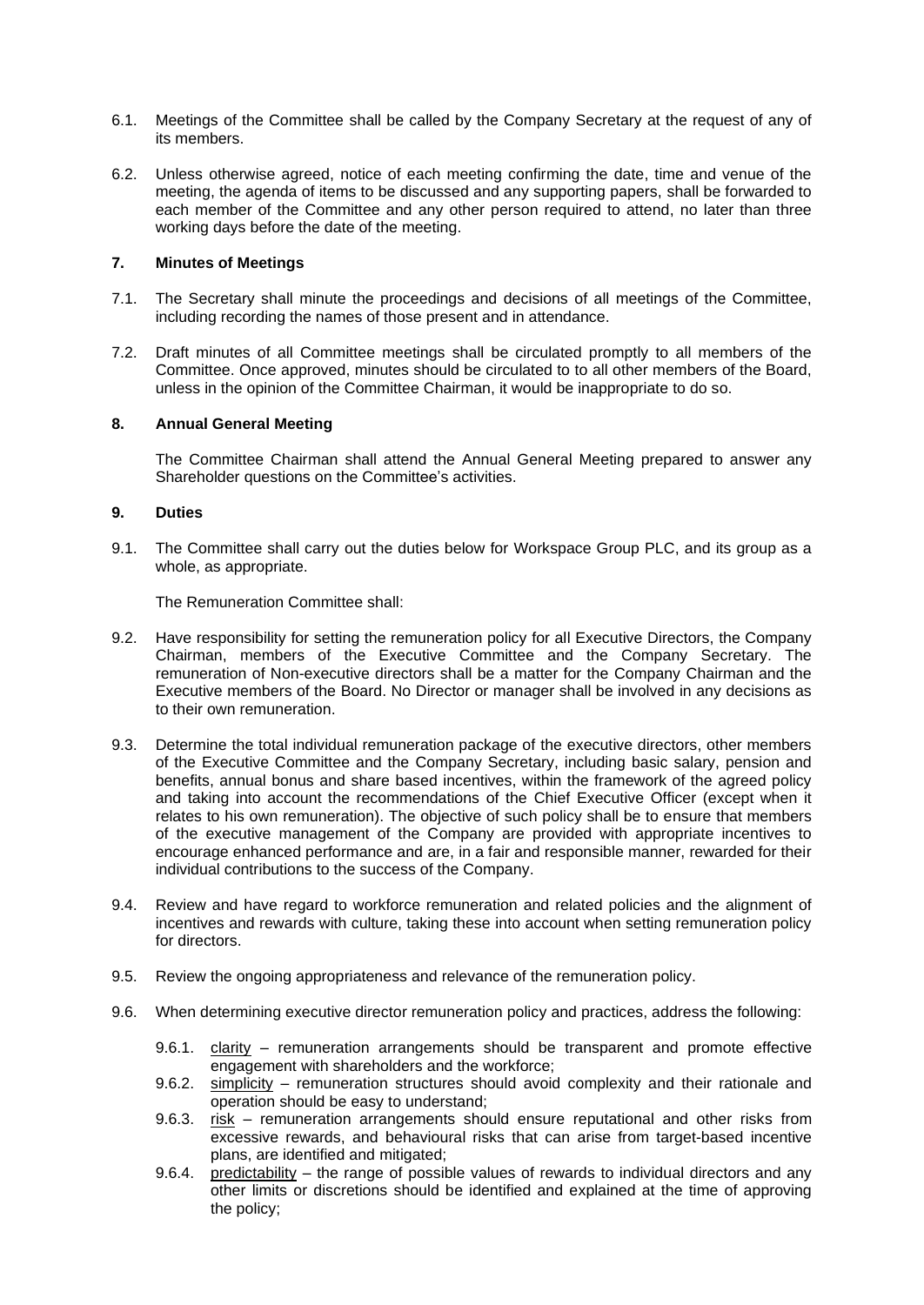- 9.6.5. proportionality the link between individual awards, the delivery of strategy and the long-term performance of the company should be clear. Outcomes should not reward poor performance; and
- 9.6.6. alignment to culture incentive schemes should drive behaviours consistent with company purpose, values and strategy
- 9.7. Recommend the remuneration and terms of employment of prospective executive directors of the Company and the terms of service and remuneration of existing directors, members of the Executive Committee and the Company Secretary.
- 9.8. Review the design of, and determine the targets for any performance-related remuneration schemes operated by the Company. Consider the eligibility of directors for annual bonuses and benefits and approve the total annual payments under these schemes.
- 9.9. Review the design of all share incentive plans for approval by the Board and shareholders. For such plans, determine each year whether awards will be made, to whom they should be made, the overall amount that should be awarded, the time of the award and the performance targets to be used. Ensure that shareholders are specifically invited to approve all new LTIP's and any specific changes to existing schemes.
- 9.10. Determine the policy for, and scope of pension arrangements for each executive director and other designated senior employees (including members of the Executive Committee and the Company Secretary).
- 9.11. Ensure that the contractual terms on termination, and any payments made, are fair to the individual and the Company, that failure is not rewarded and that the duty to mitigate loss is fully recognised. Any package should be within those legal requirements, provisions and recommendations of the Combined Code and the UK Listing Authority's Listing Rules.
- 9.12. Obtain reliable, up-to-date information about remuneration in other companies. To help it fulfil its obligations the Committee shall have full authority to appoint remuneration consultants and to commission or purchase any reports, surveys or information which it deems necessary, within any budgetary restraints imposed by the Board.
- 9.13. Be exclusively responsible for establishing the selection criteria, selecting, appointing and setting the terms of reference for any remuneration consultants who advise the Committee and confirming details of any other involvements that they have with the Company or any director in other capacities.
- 9.14. Review the annual trends in remuneration across the Company, overseeing any major changes in the benefit structure.
- 9.15. Agree the policy for authorising expense claims from the directors for monitoring by the Group Board.
- 9.16. Ensure that full details of remuneration packages and structures, including those required by law, and the Revised Combined Code, are disclosed.
- 9.17. Undertake consultation on remuneration with the Company's principal shareholders as required.
- 9.18. Work and liaise as necessary with all other Board Committees.
- 9.19. Have regard in the performance of the duties set out herein to any published guidelines or recommendations regarding the remuneration of directors of listed companies and formation and operation of share option schemes (in particular the guidelines published by the Investment Association and National Association of Pension Funds) which the Remuneration Committee considers relevant or appropriate.
- 9.20. Exercise independent judgment when evaluating advice of any third parties.
- **10. Reporting Procedures**